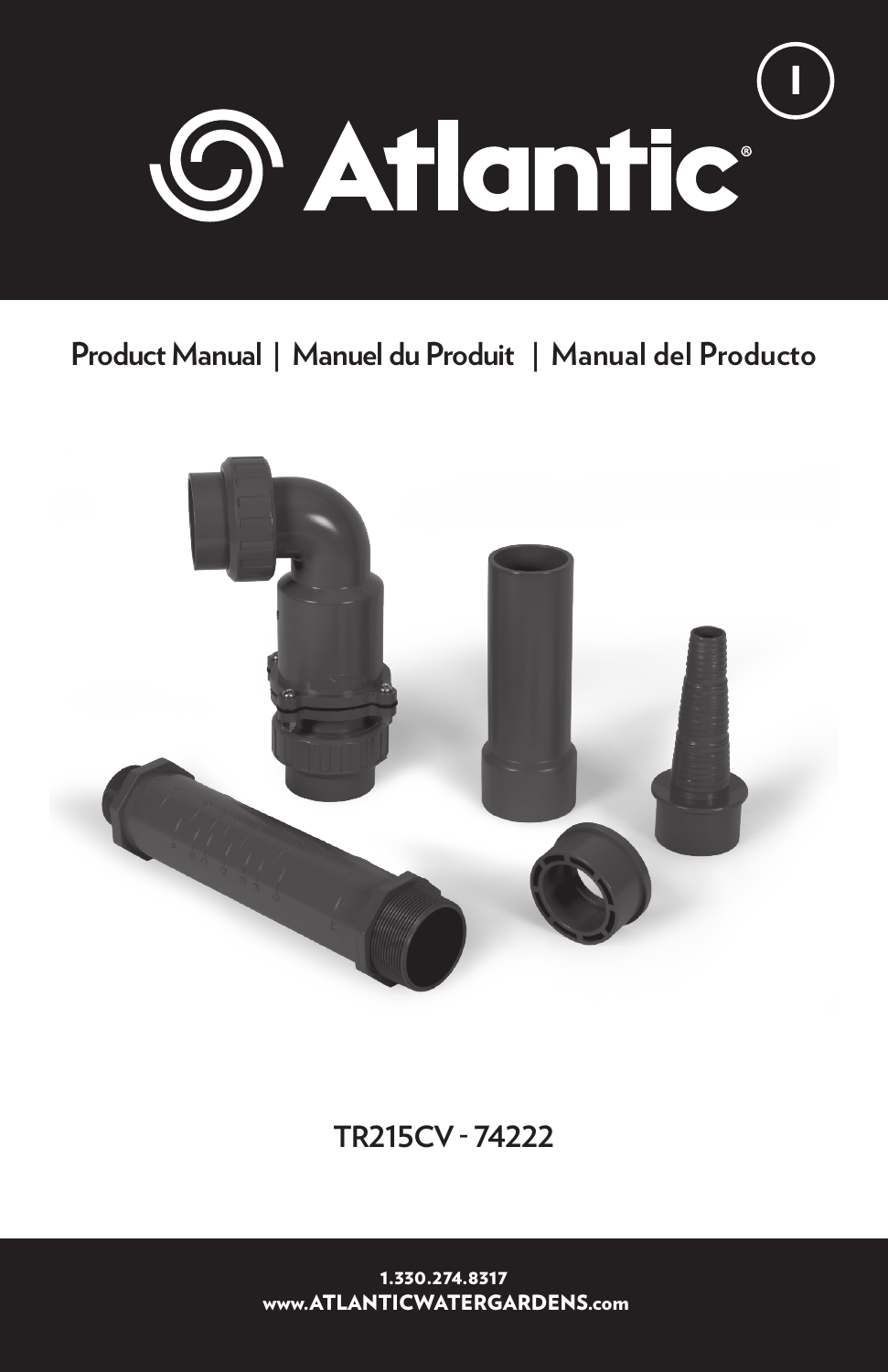# **Introduction**.

Thank you for purchasing your Atlantic Universal Check Valve! This product is designed to custom fit Atlantic products, and easily adapt to other skimmers, vaults and pumps.

# **Installation of Triton Check Valve with TidalWave Pump and Atlantic Skimmer and Pump Vaults Step 1 – Identifying reference mark**

Locate the model numbers of the Atlantic Skimmer/Pump Vault and pump used for this installation on the chart below. Follow the corresponding column down and row across until they intersect. The number or letter at the intersection point is the 'perfect cut' reference mark for this installation. If the corresponding reference mark is a letter, the 1½" threaded end of the discharge pipe will be used. If the corresponding reference mark is a number, the 2" threaded end of the discharge pipe will be used.

|               | <b>PS3900</b><br><b>PV1700*</b> | <b>PS4600</b>  | <b>PV1800</b>  | <b>PS7000</b><br><b>PV2300</b> | <b>PS15000</b> |
|---------------|---------------------------------|----------------|----------------|--------------------------------|----------------|
| <b>TT1500</b> | B                               | D              | B              | H                              | $H + EXT$      |
| <b>TT2000</b> | B                               | D              | B              | $\mathsf{H}$                   | $H + EXT$      |
| <b>TT3000</b> | B                               | D              | B              | H                              | $H + EXT$      |
| <b>TT4000</b> | B                               | D              | B              | Н                              | $H + EXT$      |
| <b>TT5000</b> | $\Omega$                        | $\overline{2}$ | $\Omega$       | 5                              | $5 + EXT$      |
| <b>TT6000</b> | $\Omega$                        | $\overline{2}$ | $\Omega$       | 5                              | $5 + EXT$      |
| <b>TT7500</b> | N/A                             | N/A            | $\circ$        | $\overline{4}$                 | $4 + EXT$      |
| <b>TT9000</b> | N/A                             | N/A            | $\Omega$       | $\overline{4}$                 | $4 + EXT$      |
| <b>SH1450</b> | E                               | G              | E              | I                              | $I + EXT$      |
| <b>SH2050</b> | E                               | G              | E              | T                              | $I + EXT$      |
| <b>SH3600</b> | E                               | G              | E              | I                              | $I + EXT$      |
| <b>SH5000</b> | N/A                             | D              | $\mathsf{C}$   | H                              | $H + EXT$      |
| <b>SH6500</b> | N/A                             | $\mathsf{D}$   | $\subset$      | Н                              | $H + EXT$      |
| <b>PAF-20</b> | 3                               | $\overline{4}$ | 3              | 7                              | $7 + EXT$      |
| <b>PAF-25</b> | 3                               | $\overline{4}$ | 3              | $\overline{7}$                 | $7 + EXT$      |
| <b>PAF-40</b> | 3                               | $\overline{4}$ | 3              | $\overline{7}$                 | $7 + EXT$      |
| <b>PAF-75</b> | 3                               | $\overline{4}$ | 3              | $\overline{7}$                 | $7 + EXT$      |
| $A-05$        | 3                               | 5              | 3              | $\overline{7}$                 | $7 + EXT$      |
| A-05L         | $\overline{2}$                  | $\overline{4}$ | $\overline{2}$ | 6                              | $6 + EXT$      |
| $A-21$        | $\overline{2}$                  | $\overline{4}$ | $\overline{2}$ | 6                              | $6 + EXT$      |

# **Discharge Pipe "Perfect-Cut" Reference Chart**

\* 'Perfect Cut' dimensions specified are for use in Pond-free applications using the cut off outlets on the rear of the PV1700. If using the PV1700 in an Eco-Rise application and exiting from the front flat panel, add 2" to the 'Perfect Cut' mark specified for the pump being used.

Shaded areas denote pumps that exceed maximum flow rates or dimension for use with the corresponding Skimmer/Pump Vault. Use of this equipment combination is not recommended and could void the warranty.

Waterscapes Skimmers (PS4000/4500) use the same 'perfect cut' dimensions as the PS4600.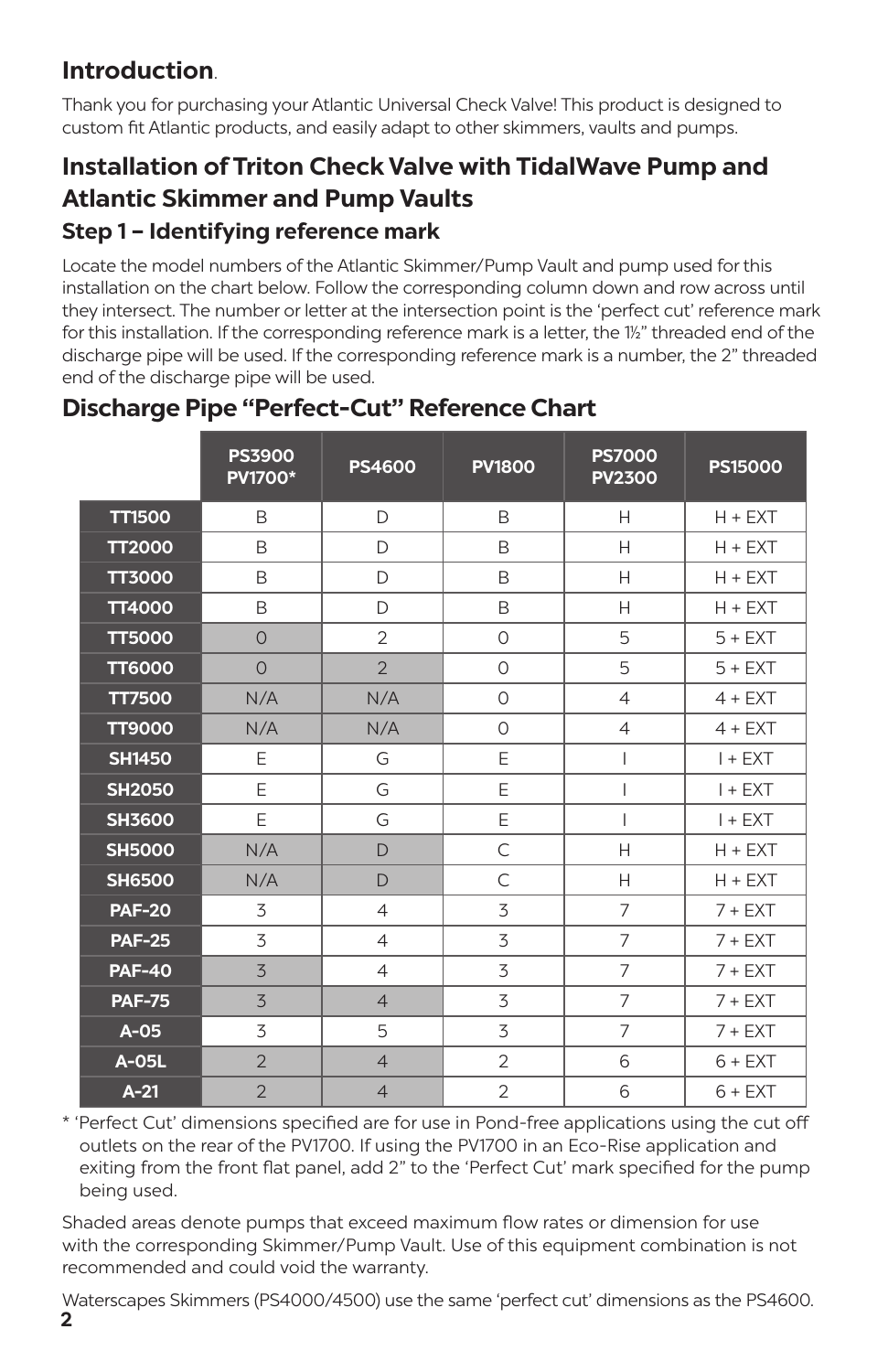# **Step 2 – Cutting the discharge pipe**

Locate the correct reference mark for this installation on the discharge pipe. Using a hacksaw or PVC saw, cut the pipe at this mark, being careful to make a clean, square cut. Discard the end of the discharge pipe that will not be used.



## **Step 3 – Extending the discharge pipe**

Installation of the TR215CV with the PS15000 skimmers requires using the 6" discharge extension to lengthen the discharge pipe. If you are not installing the TR215CV in a PS15000 skimmer, skip to Step 4. Use a small piece of sandpaper to smooth out the cut end of the discharge pipe. Clean the 2" socket fitting on the discharge extension and the cut end of the discharge pipe with PVC cleaner/primer. Apply PVC glue and insert the discharge pipe into the discharge extension. Hold the pieces firmly in place for a few seconds, giving the glue time to set.

### **Step 4 – Connecting the discharge pipe**



Use a small piece of sandpaper to smooth out the cut end of the discharge pipe. Clean the 2" socket fitting on the bottom of the check valve and the cut end of the discharge pipe with PVC cleaner/primer. Apply PVC glue and insert the discharge pipe into the 2" socket fitting. Hold the discharge pipe firmly in place for a few seconds, giving the glue time to set.

**NOTE:** If you have removed the 2" socket fitting from the bottom of the check valve prior to gluing the connection, make sure to slide the union nut onto the discharge pipe before gluing the socket fitting in place.

Attach the Triton Check Valve to the TidalWave pump by threading the discharge pipe into the pump discharge.

**NOTE:** If you are installing a SH-Series pump, you will need to use the threaded transition elbow that is supplied with the pump to make this connection.

Place the TidalWave pump with installed Triton Check Valve into your Atlantic Skimmer/Pump Vault. Connect the outlet fitting of the Triton Check Valve to the PVC supply line that feeds the waterfall using PVC glue and cleaner.

# **Step 5 – Connecting the outlet pipe**

#### **Connection to Flexible PVC pipe:**

For your convenience, 2" and 1½" outlet socket fittings for connection to flexible PVC pipe are supplied with the Triton Check Valve. Remove the union nut on the outlet of the check valve. Insert the desired socket fitting into the union nut and reconnect to the check valve.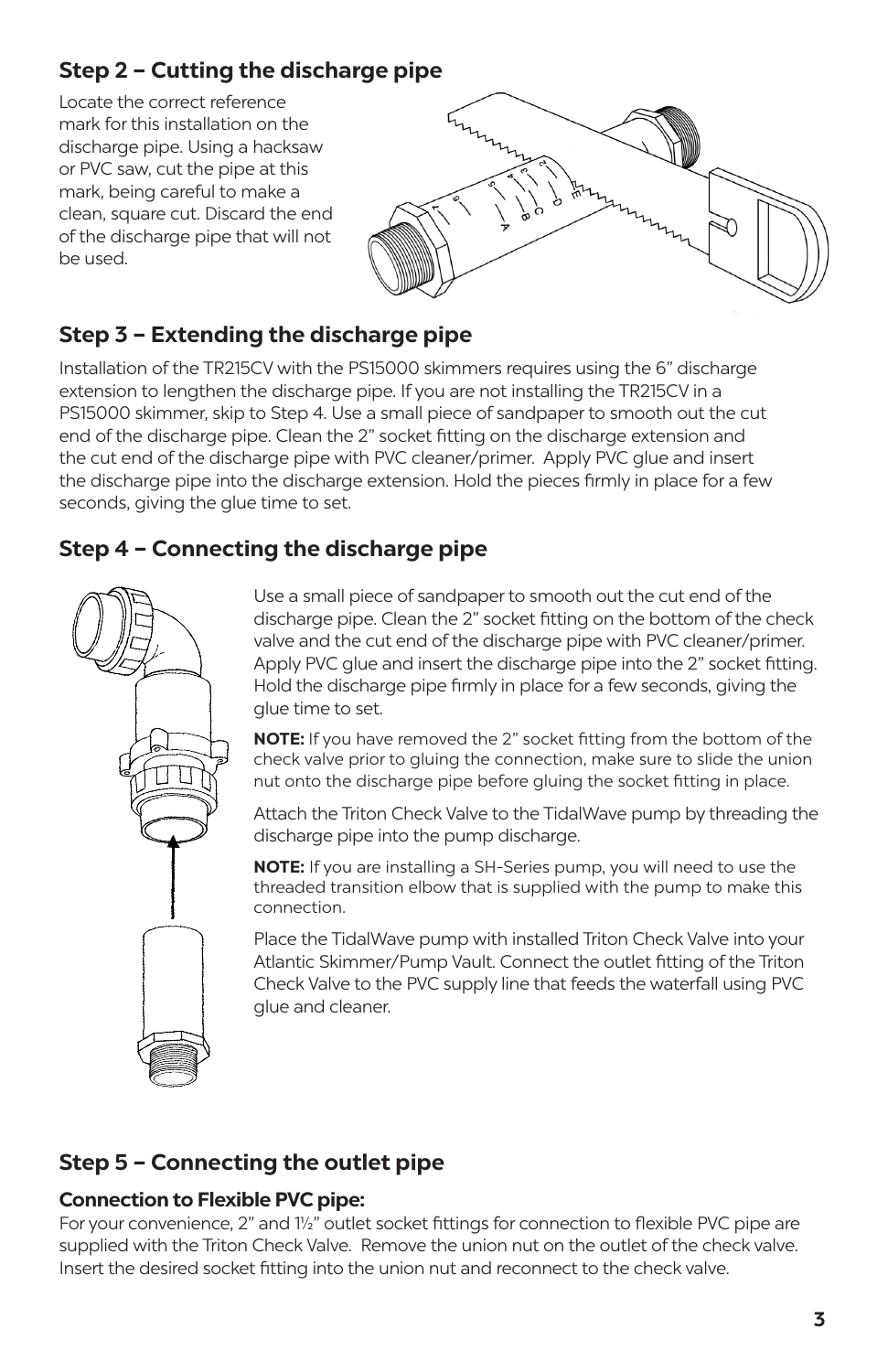Use PVC cleaner/primer to clean the outlet socket fitting and the end of the outlet pipe. Apply PVC glue and insert the outlet pipe into the outlet fitting of the check valve. Hold the outlet pipe firmly in place until the glue sets.

#### **Connection to Kink-free tubing:**

An insert step fitting for connection to 1", 1¼" or 1½" kink-free tubing is supplied with the Triton Check Valve. Begin by installing the 2" outlet socket fitting per the instructions above. Use PVC cleaner/primer to clean the outlet socket fitting and the insert step fitting. Apply PVC glue and insert the step fitting into the outlet fitting on the check valve. Hold the fitting firmly in place until the glue sets. If using 1¼" or 1½" tubing, the insert fitting will need to be trimmed to provide the proper outlet diameter for maximum water flow. Use a hacksaw or PVC saw to cut off smaller, unneeded inset steps at the cut lines indicated below.



Complete installation by tightening the union nuts on the Triton Check Valve. **HAND TIGHTEN ONLY. DO NOT USE CHANNEL LOCKS TO TIGHTEN THE UNION NUTS.** 

# **Installation of Triton Check Valve if Using Any Equipment Combination Not Listed Above**

If you are using an equipment combination not listed above, you will need to use the 1" 'cut-to-fit' reference marks in quarter-inch increments are molded in both directions on the back side of the discharge pipe. Place the pump inside the skimmer or pump vault being used. Measure the distance between the center of the outlet pipe and the top of the female threaded fitting of the pump discharge. (A female threaded coupling may be needed to adapt male threaded pump discharge.) Subtract 7" from this number. This is your 'cut-to-fit' reference mark. 1" cut-to-fit reference marks are molded in both directions on the discharge pipe. Locate the thread size needed for your pump and count up from there until you find the correct mark. Cut the discharge pipe and follow the instructions above to complete installation.

**NOTE:** If your cut-to-fit reference number is larger than 9½", you will need to extend the disharge pipe. This can easily be done using the supplied 6" discharge extension or standard 2" PVC pipe and fittings.

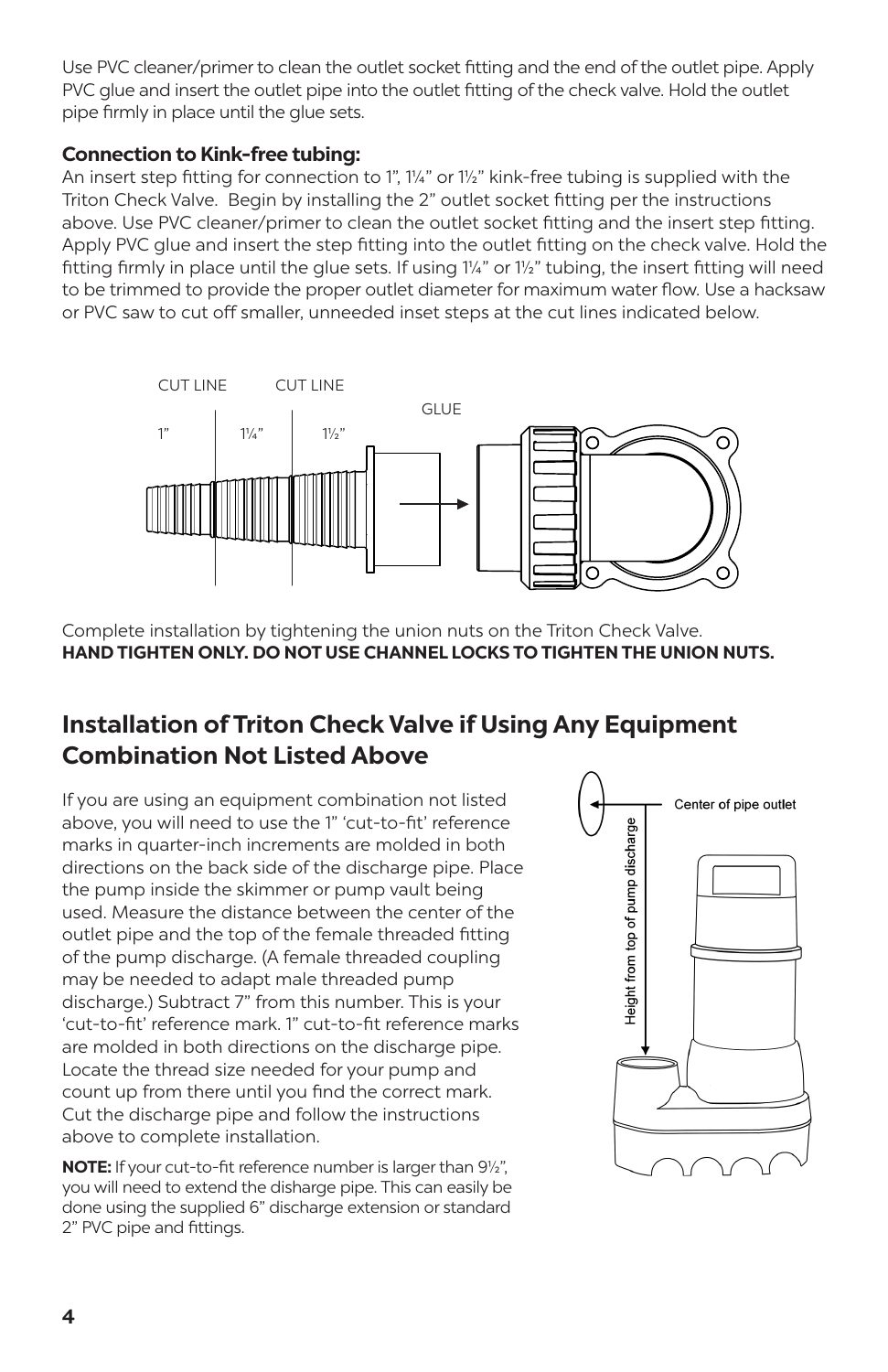# **Introduction**.

Merci d'avoir acheté votre Clapet Anti-Retour Universel Atlantic! Ce produit est conçu pour s'adapter sur mesure aux produits Atlantic et s'adapter facilement aux autres écumoires, voûtes et pompes.

# **Installation du Clapet Anti-Retour Triton avec des Écumoires/Voûtes de Pompe Atlantic et des pompes TidalWave**

### **Étape 1 – Identification du marquage de référence**

Localisez les numéros de modèle d'Écumoire/Voûte de Pompe Atlantic et de pompe TidalWave utilisés pour cette installation sur le tableau qui suit. Suivez la colonne et la rangée correspondantes jusqu'à leur intersection. Le chiffre ou la lettre à ce point d'intersection est le marquage de référence de taille parfaite pour cette installation. Si le marquage de référence correspondant est une lettre, alors c'est l'extrémité filetée de 11/2" du tuyau d'évacuation qui doit être utilisée. Si le marquage de référence correspondant est un chiffre, alors c'est l'extrémité filetée de 2" du tuyau d'évacuation qui doit être utilisée.

|               | <b>PS3900</b><br><b>PV1700*</b> | <b>PS4600</b>  | <b>PV1800</b>  | <b>PS7000</b><br><b>PV2300</b> | <b>PS15000</b> |
|---------------|---------------------------------|----------------|----------------|--------------------------------|----------------|
| <b>TT1500</b> | B                               | D              | B              | $\mathsf{H}$                   | $H + EXT$      |
| <b>TT2000</b> | B                               | D              | B              | $\overline{H}$                 | $H + EXT$      |
| <b>TT3000</b> | B                               | D              | B              | Н                              | $H + EXT$      |
| <b>TT4000</b> | B                               | D              | B              | $\mathsf{H}$                   | $H + EXT$      |
| <b>TT5000</b> | $\circ$                         | $\overline{2}$ | $\circ$        | 5                              | $5 + EXT$      |
| <b>TT6000</b> | $\Omega$                        | $\overline{2}$ | $\Omega$       | 5                              | $5 + EXT$      |
| <b>TT7500</b> | N/A                             | N/A            | $\circ$        | $\overline{4}$                 | $4 + EXT$      |
| <b>TT9000</b> | N/A                             | N/A            | $\circ$        | $\overline{4}$                 | $4 + EXT$      |
| <b>SH1450</b> | E                               | G              | E              | T                              | $I + EXT$      |
| <b>SH2050</b> | E                               | G              | E              | $\overline{1}$                 | $I + EXT$      |
| <b>SH3600</b> | E                               | G              | E              | T                              | $I + EXT$      |
| <b>SH5000</b> | N/A                             | D              | C              | H                              | $H + EXT$      |
| <b>SH6500</b> | N/A                             | D              | $\subset$      | $\mathsf{H}$                   | $H + EXT$      |
| <b>PAF-20</b> | 3                               | $\overline{4}$ | 3              | $\overline{7}$                 | $7 + EXT$      |
| <b>PAF-25</b> | 3                               | $\overline{4}$ | 3              | $\overline{7}$                 | $7 + EXT$      |
| <b>PAF-40</b> | 3                               | $\overline{4}$ | 3              | 7                              | $7 + EXT$      |
| <b>PAF-75</b> | 3                               | $\overline{4}$ | 3              | $\overline{7}$                 | $7 + EXT$      |
| $A-05$        | 3                               | 5              | 3              | 7                              | $7 + EXT$      |
| A-05L         | $\overline{2}$                  | $\overline{4}$ | $\overline{2}$ | 6                              | $6 + EXT$      |
| $A-21$        | $\overline{2}$                  | $\overline{4}$ | $\overline{2}$ | 6                              | $6 + EXT$      |

## **Tableau de référence de taille parfaite du tuyau d'évacuation**

\* Les dimensions «Perfect Cut» spécifiées sont destinées à être utilisées dans des applications sans étang utilisant les sorties de pas à l'arrière du PV1700. Si vous utilisez le PV1700 dans une application Eco-Rise, avec le tuyau de sortie sortant du panneau plat avant, ajoutez 2" au repère "Perfect Cut" spécifié pour la pompe utilisée.

Les zones grisées indiquent des pompes qui dépassent le maximum des niveaux de débit ou de dimension pour une utilisation avec écumoire/voûte de pompe qui correspondent. L'utilisation de cette combinaison d'équipements n'est pas recommandée et pourrait annuler la garantie.

\* Les récupérateurs pour paysage aquatique (PS4000/4500) utilisent les mêmes dimensions de taille parfaite que le PS4600.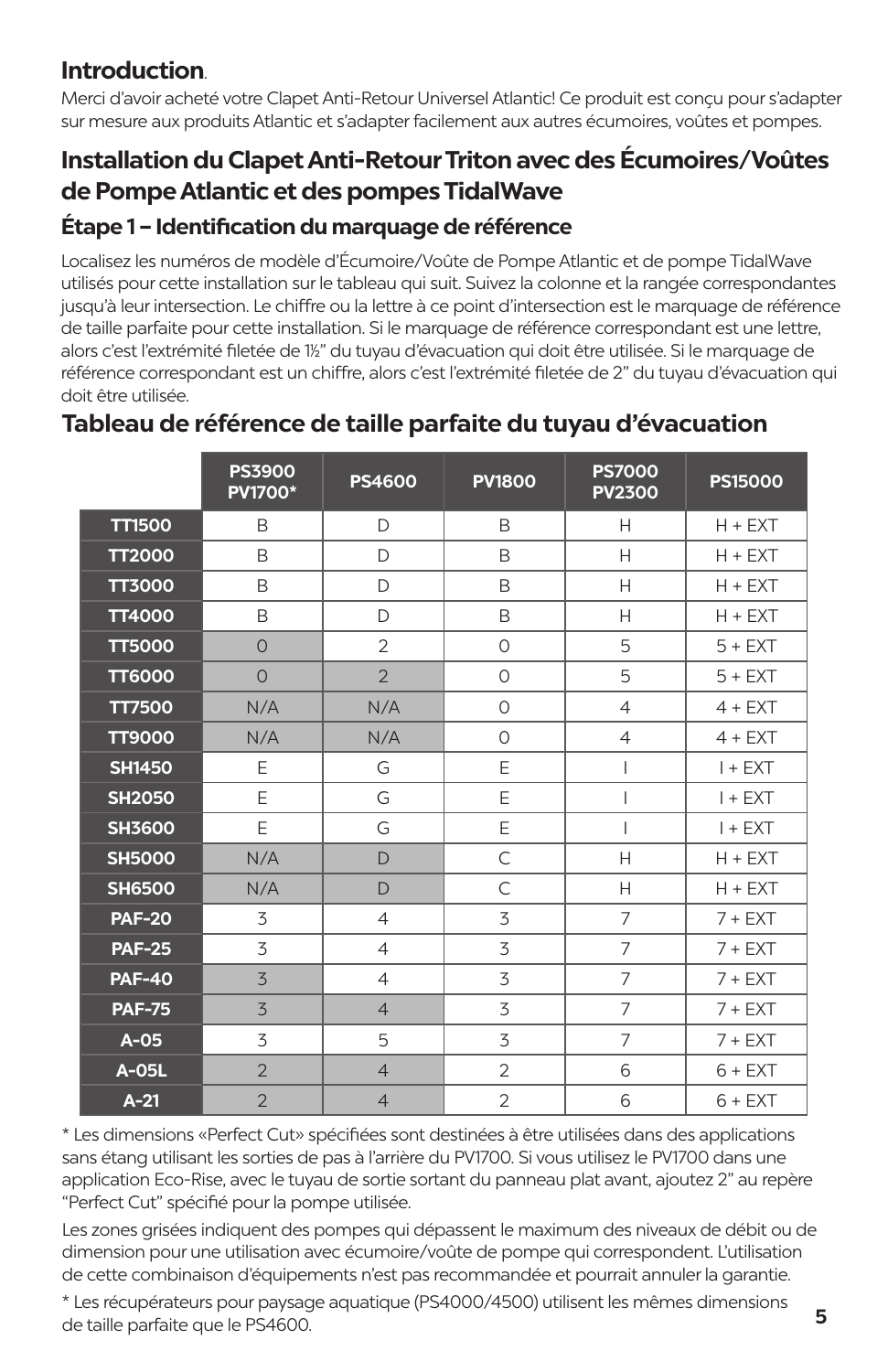# **Étape 2 – Coupe du tuyau d'évacuation**

Localisez le marquage de référence correct pour l'installation sur le tuyau d'évacuation. En utilisant une scie à métaux ou à PVC, coupez le tuyau au niveau de ce marquage, en veillant à effectuer une coupe nette et d'équerre. Mettez au rebut l'extrémité de tuyau d'évacuation qui ne sera pas utilisée.



# **Étape 3 – Extension du tuyau d'évacuation**

L'installation du TR215CV avec les récupérateurs PS11000 et PS15000 nécessite l'utilisation d'une extension d'évacuation de 6"/152mm pour allonger le tuyau d'évacuation. Si vous n'êtes pas en train d'installer le TR215CV dans un récupérateur PS11000 ou PS15000, vous pouvez passer directement à l'Étape 4. Utilisez un petit morceau de papier de verre pour éliminer les aspérités de l'extrémité coupée du tuyau d'évacuation. Nettoyez le raccord à emboîtement de 2" de l'extension d'évacuation et l'extrémité coupée du tuyau d'évacuation avec un nettoyant/apprêt pour PVC. Appliquez de la colle pour PVC et insérez le tuyau d'évacuation dans l'extension d'évacuation. Maintenez fermement les pièces pendant quelques secondes, pour laissez le temps à la colle de prendre.

## **Étape 4 – Raccordement du tuyau d'évacuation**



Utilisez un petit morceau de papier de verre pour éliminer les aspérités de l'extrémité coupée du tuyau d'évacuation. Nettoyez le raccord à emboîtement de 2" sur le bas du Clapet Anti-Retour et l'extrémité coupée du tuyau d'évacuation avec un nettoyant/apprêt pour PVC. Appliquez de la colle pour PVC et insérez le tuyau d'évacuation dans le raccord à emboîtement de 2". Maintenez fermement le tuyau d'évacuation pendant quelques secondes, pour laissez le temps à la colle de prendre.

**REMARQUE:** Si vous avez enlevé le raccord à emboîtement de 2" du bas du clapet anti-retour avant de coller la connexion, assurez-vous de bien glisser l'écrou-raccord sur le tuyau d'évacuation avant de coller le raccord à emboîtement en place.

Fixez le Clapet Anti-Retour Triton sur la pompe TidalWave, en vissant le tuyau d'évacuation sur la sortie de pompe.

**REMARQUE:** Si vous êtes en train d'installer une pompe de Série SH, vous devrez utiliser le coude fileté de transition qui est fourni avec la pompe pour réaliser ce raccordement.

Placez la pompe TidalWave avec son clapet anti-retour Triton installé dans votre écumoire/voûte de pompe. Connectez le raccord de sortie du Clapet Anti-Retour sur la conduite en PVC d'alimentation qui fournit la chute d'eau en utilisant du nettoyant et de la colle pour PVC.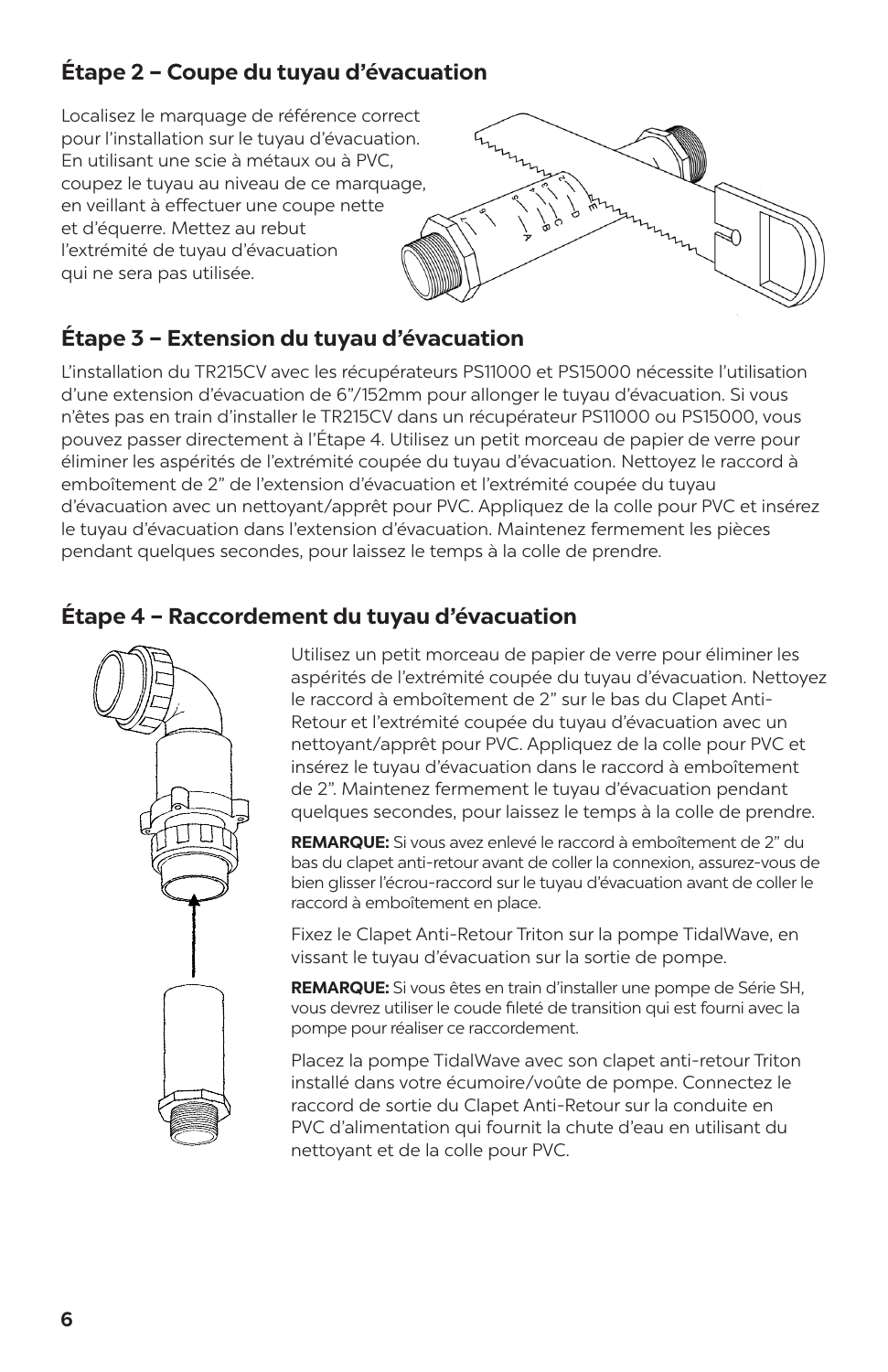### **Étape 5 – Raccordement du tuyau de sortie**

#### **Connexion sur tuyau flexible en PVC:**

Pour votre commodité, des raccords à emboîtement de sortie en 2" et 1½" pour la connexion au tuyau flexible en PVC sont fournis avec le clapet anti-retour Triton. Enlevez l'écrou-raccord de la sortie du Clapet Anti-Retour. Insérez le raccord à emboîtement voulu dans l'écrou-raccord et rebranchez au clapet anti-retour. Utilisez un nettoyant/apprêt pour PVC afin de nettoyer le raccord à emboîtement de sortie et l'extrémité du tube de sortie. Appliquez de la colle pour PVC et insérez le tuyau de sortie dans le raccord de sortie du Clapet Anti-Retour. Maintenez ferment en place le tuyau de sortie jusqu'à la prise de la colle.

#### **Connexion sur tuyau sans entortillement :**

Un insert de raccord à décrochements pour la connexion sur du tuyau sans entortillement de 1", 1¼" ou 1½" est fourni avec le clapet anti-retour Triton. Commencez par installer le raccord à emboîtement de sortie de 2" en suivant les instructions qui précèdent. Utilisez un nettoyant/apprêt pour PVC afin de nettoyer le raccord à emboîtement de sortie et l'insert de raccord à décrochements. Appliquez de la colle pour PVC et insérez le raccord à décrochements dans le raccord de sortie du Clapet Anti-Retour. Maintenez ferment en place le raccord jusqu'à la prise de la colle. En utilisant du tuyau de 1¼" ou 1½", l'insert de raccord aura besoin d'être raccourci pour fournir le diamètre de sortie adéquat correspondant au débit d'eau maximal. Utilisez une scie à métaux ou à PVC pour éliminer les décrochements indésirables les plus petits suivant les lignes de coupe indiquée ci-dessous.



Terminez l'installation en serrant les écrous-raccords sur le Clapet Anti-Retour Triton. **NE SERREZ QU'À LA MAIN. N'UTILISEZ PAS DE PINCE MULTIPRISES POUR SERRER CES ÉCROUS-RACCORDS.**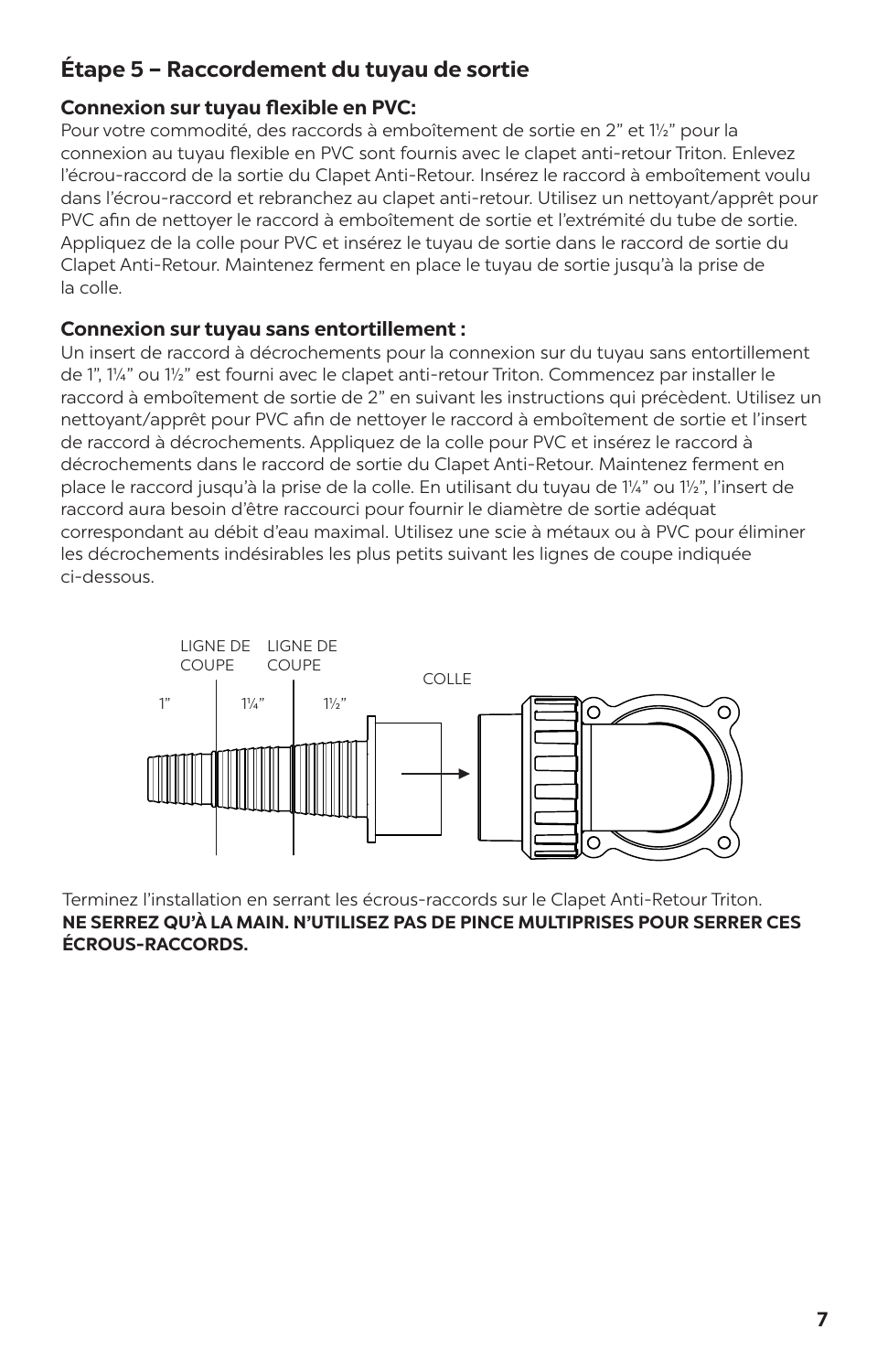# **Installation de Clapet Anti-Retour Triton si vous utilisez une quelconque combinaison d'équipements non listés plus haut**

Si vous utilisez une combinaison d'équipements non listés plus haut, il vous faudra utiliser les marquages de coupure pour ajuster de 1" sur la face inférieure du tuyau d'évacuation. Placez la pompe à l'intérieur du récupérateur ou de la caisse de pompe utilisée. Mesurer la distance entre le centre du tuyau de sortie et le haut du raccord fileté femelle du refoulement de la pompe. (Un raccord fileté femelle peut être nécessaire pour adapter a une pompe avec le refoulement fileté mâle.) Déduisez 7"/178 mm de cette mesure. Cela donne votre marquage de référence pour la coupe d'adaptation. Des repères de coupe ajustés par incréments d'un quart de pouce sont moulés dans les deux sens sur le tuyau d'évacuation. Localisez le diamètre de filetage nécessaire pour votre pompe et comptez à partir delà pout trouver le marquage correct. Coupez le tuyau d'évacuation et suivez les instructions qui précèdent pour finaliser l'installation.

**REMARQUE :** Si votre numéro de référence de coupe pour adaptation est supérieur à 9½"/241 mm, vous aurez à prolonger le tuyau d'évacuation. Cela peut se faire facilement en utilisant l'extension d'évacuation de 6"/152mm fournie, ou du tuyau en PVC standard de 2" et des raccords.

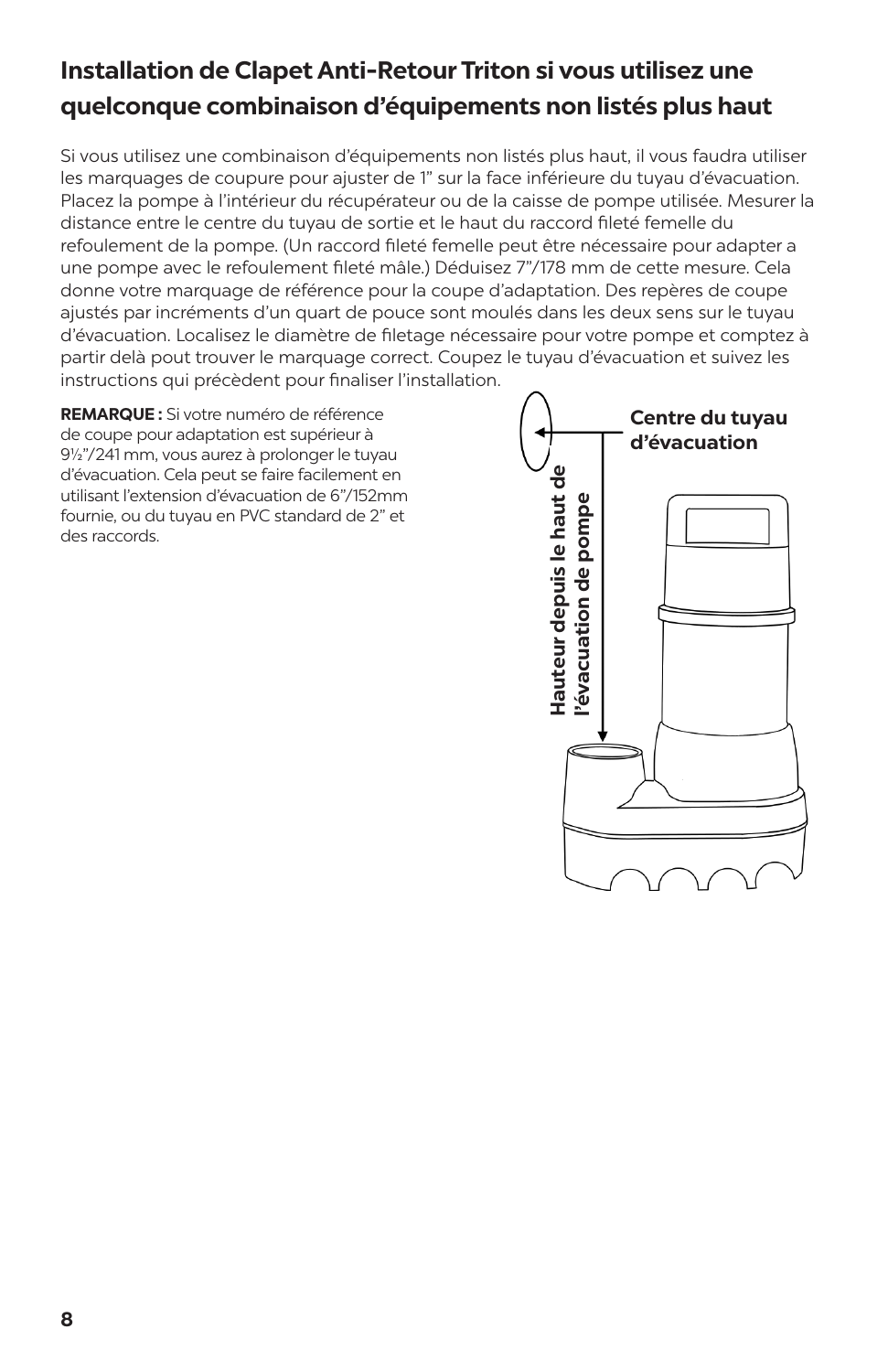# **Introducción**

¡Gracias por comprar su Válvula de Retención universal Atlantic! Este producto está diseñado para productos Atlantic a medida y adaptarse fácilmente a otros desnatadoras, cámaras y bombas.

# **Instalación de la Válvula de Retención Triton con bombas TidalWave, Desnatadoras y Cámaras de Bombas Atlantic**

### **Paso 1 – Identificación de las marcas de referencia**

Busque en la siguiente tabla los números de modelo del skimmer o cámara para bomba y bomba TidalWave de Atlantic utilizados para esta instalación. Siga la columna y la fila correspondientes hasta la casilla donde ambas se cruzan. El número o la letra de la casilla indica la marca para realizar un "corte exacto" del caño de descarga para esta instalación. Si la marca correspondiente es una letra, deberá utilizar el extremo roscado de 1½" del caño de descarga; si es un número, deberá utilizar el extremo roscado de 2".

# **Tabla de selección de la marca para "corte exacto" del caño de descarga**

|               | <b>PS3900</b><br><b>PV1700*</b> | <b>PS4600</b>  | <b>PV1800</b>  | <b>PS7000</b><br><b>PV2300</b> | <b>PS15000</b> |
|---------------|---------------------------------|----------------|----------------|--------------------------------|----------------|
| <b>TT1500</b> | B                               | D              | B              | Н                              | $H + EXT$      |
| <b>TT2000</b> | B                               | $\Box$         | <sub>R</sub>   | H                              | $H + EXT$      |
| <b>TT3000</b> | B                               | D              | B              | H                              | $H + EXT$      |
| <b>TT4000</b> | B                               | D              | B              | H                              | $H + EXT$      |
| <b>TT5000</b> | $\Omega$                        | $\overline{2}$ | $\Omega$       | 5                              | $5 + EXT$      |
| <b>TT6000</b> | $\Omega$                        | $\overline{2}$ | $\Omega$       | 5                              | $5 + EXT$      |
| <b>TT7500</b> | N/A                             | N/A            | $\Omega$       | $\overline{4}$                 | $4 + EXT$      |
| <b>TT9000</b> | N/A                             | N/A            | $\Omega$       | $\overline{4}$                 | $4 + EXT$      |
| <b>SH1450</b> | E                               | G              | E              | $\overline{1}$                 | $I + EXT$      |
| <b>SH2050</b> | E                               | G              | E              | $\overline{1}$                 | $I + EXT$      |
| <b>SH3600</b> | E                               | G              | E              | $\overline{1}$                 | $I + EXT$      |
| <b>SH5000</b> | N/A                             | D              | C              | H                              | $H + EXT$      |
| <b>SH6500</b> | N/A                             | D              | C              | H                              | $H + EXT$      |
| <b>PAF-20</b> | 3                               | $\overline{4}$ | 3              | $\overline{7}$                 | $7 + EXT$      |
| <b>PAF-25</b> | 3                               | $\overline{4}$ | 3              | 7                              | $7 + EXT$      |
| <b>PAF-40</b> | 3                               | $\overline{4}$ | 3              | $\overline{7}$                 | $7 + EXT$      |
| <b>PAF-75</b> | 3                               | $\overline{4}$ | 3              | 7                              | $7 + EXT$      |
| $A-05$        | 3                               | 5              | 3              | 7                              | $7 + EXT$      |
| A-05L         | $\overline{2}$                  | $\overline{4}$ | $\overline{2}$ | 6                              | $6 + EXT$      |
| $A-21$        | $\overline{2}$                  | $\overline{4}$ | $\overline{2}$ | 6                              | $6 + EXT$      |

\* Las dimensiones de "corte exacto" especificadas son para usar en aplicaciones sin estanque utilizando las salidas escaloneadas en la parte posterior del PV1700. Si utiliza el PV1700 en una aplicación Eco-Rise, con el tubo de salida saliendo del panel plano frontal, agregue 2" a la marca "corte exacto" especificada para la bomba que se está utilizando.

Las casillas sombreadas indican bombas que superan los caudales máximos o las dimensiones para usar la desnatadora o cámara de bomba correspondiente. El uso de esta combinación de equipos no es recomendable y podría anular la garantía.

\* El caño de descarga de los desnatadoras para aplicaciones paisajísticas acuáticas (modelos PS4000/4500) emplea la misma marca de "corte exacto" dla desnatadora PS4600.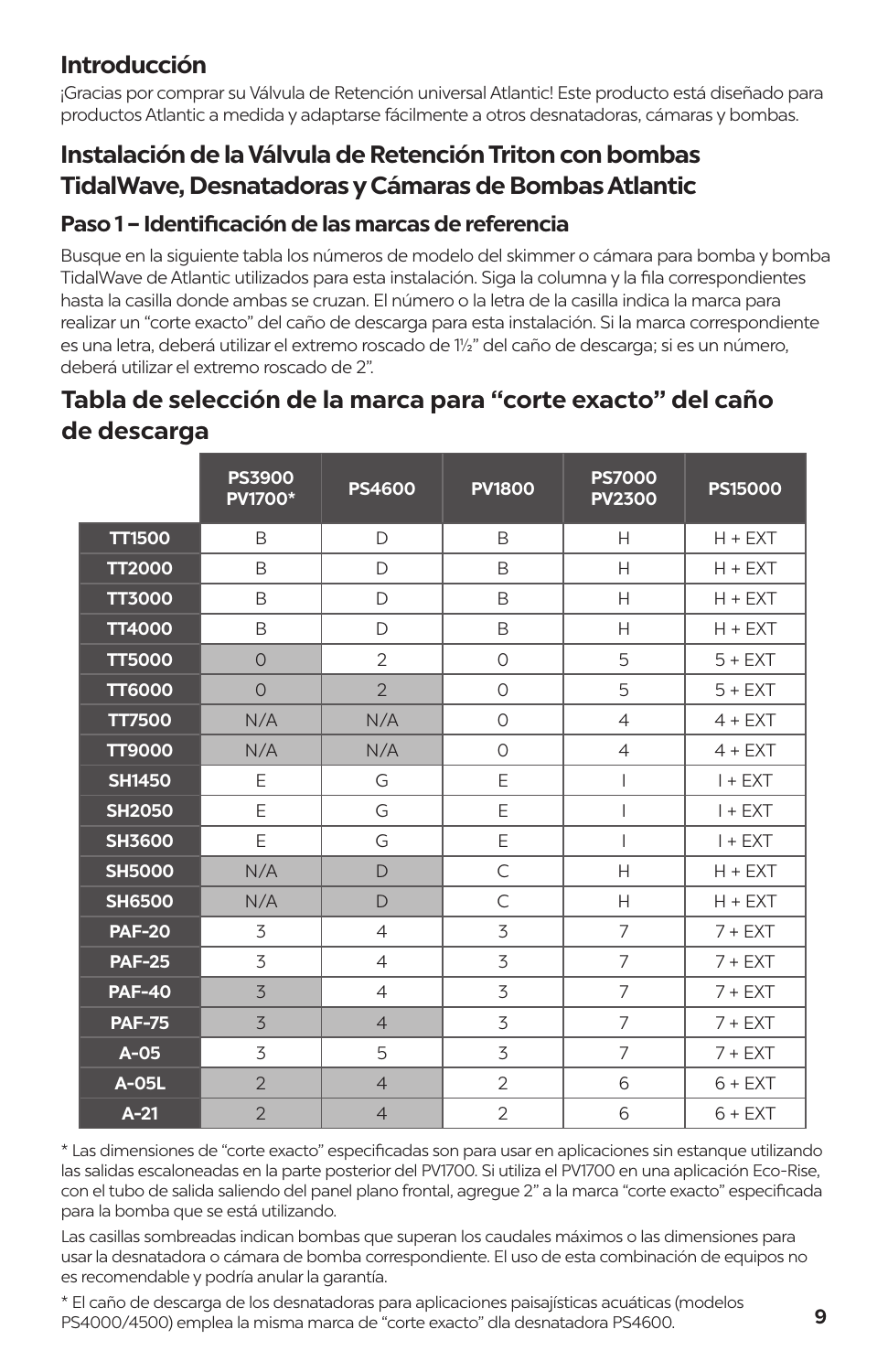## **Paso 2 – Corte del caño de descarga**

Busque la marca de referencia correcta del caño de descarga para esta instalación. Corte cuidadosamente el caño por la marca con una sierra para metales o para PVC. Haga un corte limpio y en escuadra. Deseche el extremo del caño de descarga que no será utilizado.



# **Paso 3 – Caño de descarga de mayor longitud**

Para instalar la Válvula TR215CV con los skimmers PS11000 y PS15000 deberá usar la extensión de 6" para aumentar la longitud del caño de descarga. Si la válvula TR215CV no será instalada en un skimmer PS11000 o PS15000, continúe con el paso 4. Elimine las rebabas en el corte del caño de descarga con un pequeño trozo de papel de lija. Limpie el conector hembra de 2" de la extensión de descarga y el extremo cortado del caño de descarga con limpiador o imprimación para PVC. Aplique adhesivo para PVC e inserte el caño de descarga en la extensión de descarga. Sujete las piezas firmemente en su lugar durante unos segundos para que el adhesivo actúe.

### **Paso 4 – Conexión del caño de descarga**



Elimine las rebabas en el corte del caño de descarga con un pequeño trozo de papel de lija. Limpie el conector hembra de 2" instalado en la parte inferior de la Válvula de Retención y el extremo cortado del caño de descarga con limpiador o imprimación para PVC. Aplique adhesivo para PVC e inserte el caño de descarga en el conector hembra de 2". Sujete el caño de descarga firmemente en su lugar durante unos segundos para que el adhesivo actúe.

**NOTA:** si el conector hembra de 2" fue desmontado de la parte inferior de la válvula de retención antes de unirla con el caño de descarga, no olvide colocar la tuerca de unión en el caño de descarga antes de pegar la conexión.

Para conectar la Válvula de Retención Triton con la bomba TidalWave, enrosque el caño de descarga en la descarga de la bomba.

**NOTA:** Si está instalando una bomba de la serie SH, deberá utilizar el codo de transición roscado, suministrado con la bomba, para realizar esta conexión.

Monte la bomba TidalWave con la Válvula de Retención Triton instalada en su skimmer o cámara para bomba Atlantic. Conecte el conector de salida de la Válvula de Retención Triton a la cañería de suministro de PVC que alimenta la cascada usando limpiador y adhesivo para PVC.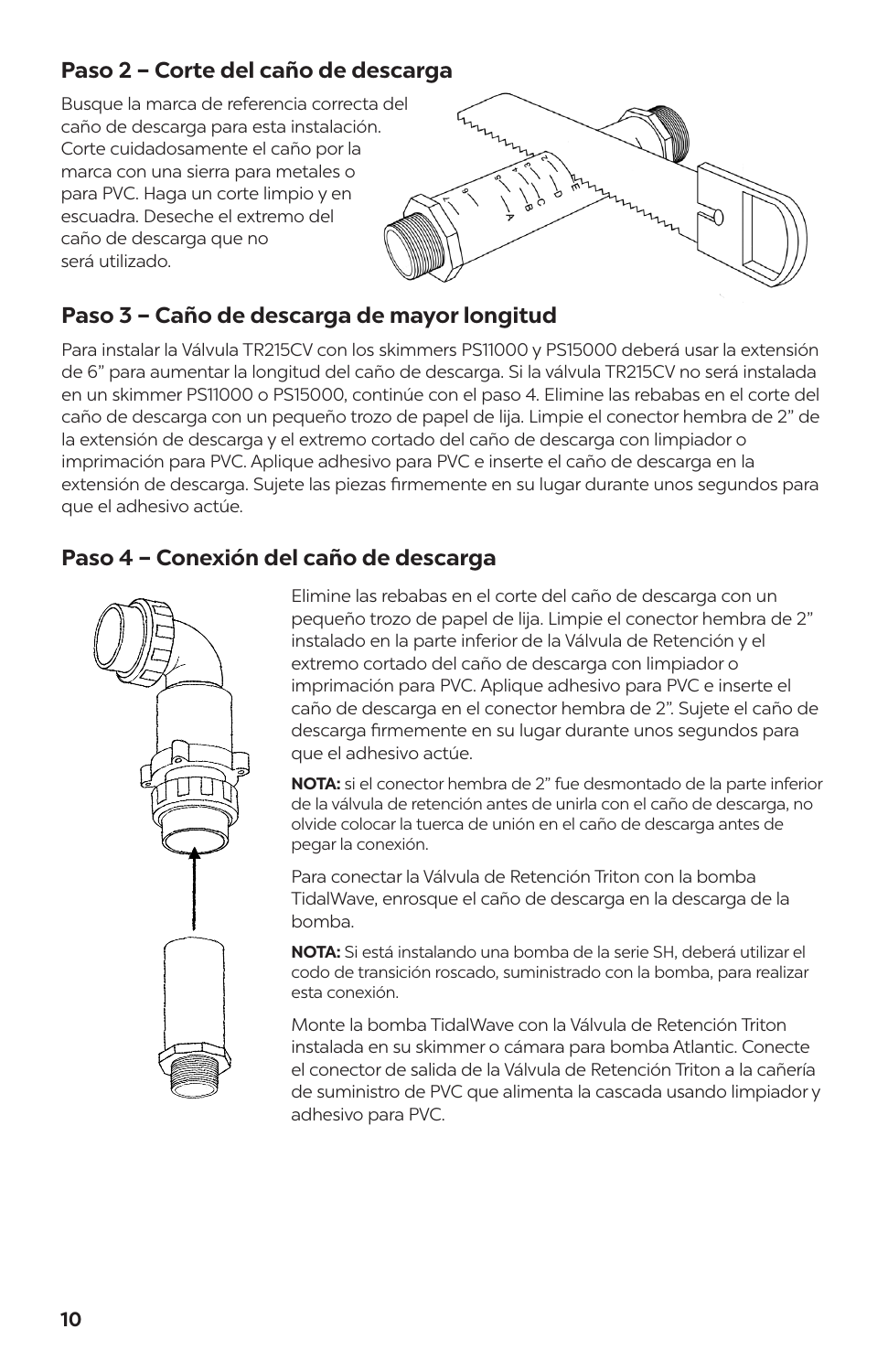### **Paso 5 – Conexión del caño de salida**

#### **Conexión a una cañería flexible de PVC:**

Para su comodidad, la válvula de retención Triton se suministra con conectores hembra de salida de 2" y 1 ½" para la conexión a una tubería flexible de PVC. Retire la tuerca de unión de la salida de la Válvula de Retención. Inserte el conector de salida hembra deseado en la tuerca de unión y vuelva a conectar en la Válvula de Retención. Limpie el conector hembra de salida y el extremo del caño de salida con limpiador o imprimación para PVC. Aplique adhesivo para PVC e inserte el caño de salida en el conector hembra de la Válvula de Retención. Sujete el caño de salida firmemente en su lugar hasta que el adhesivo actúe.

#### **Conexión con una manguera sin torceduras:**

La Válvula de Retención Triton se suministra con un conector escalonado para insertar un tubo flexible resistente a la torsión de 1", 1¼" o 1½". Comience con la instalación del conector hembra de salida de 2" de acuerdo con las instrucciones anteriores. Limpie el conector hembra de salida y el conector escalonado con limpiador o imprimación para PVC. Aplique adhesivo para PVC e inserte el conector escalonado en el conector de salida de la Válvula de Retención. Sujete el conector firmemente en su lugar hasta que el adhesivo actúe. Si usa un tubo de 1¼" o 1½", tendrá que recortar el conector para que coincida con el diámetro del tubo y lograr el caudal máximo de agua. Corte los escalones más pequeños que no necesite con una sierra para metales o para PVC, como se indica a continuación.